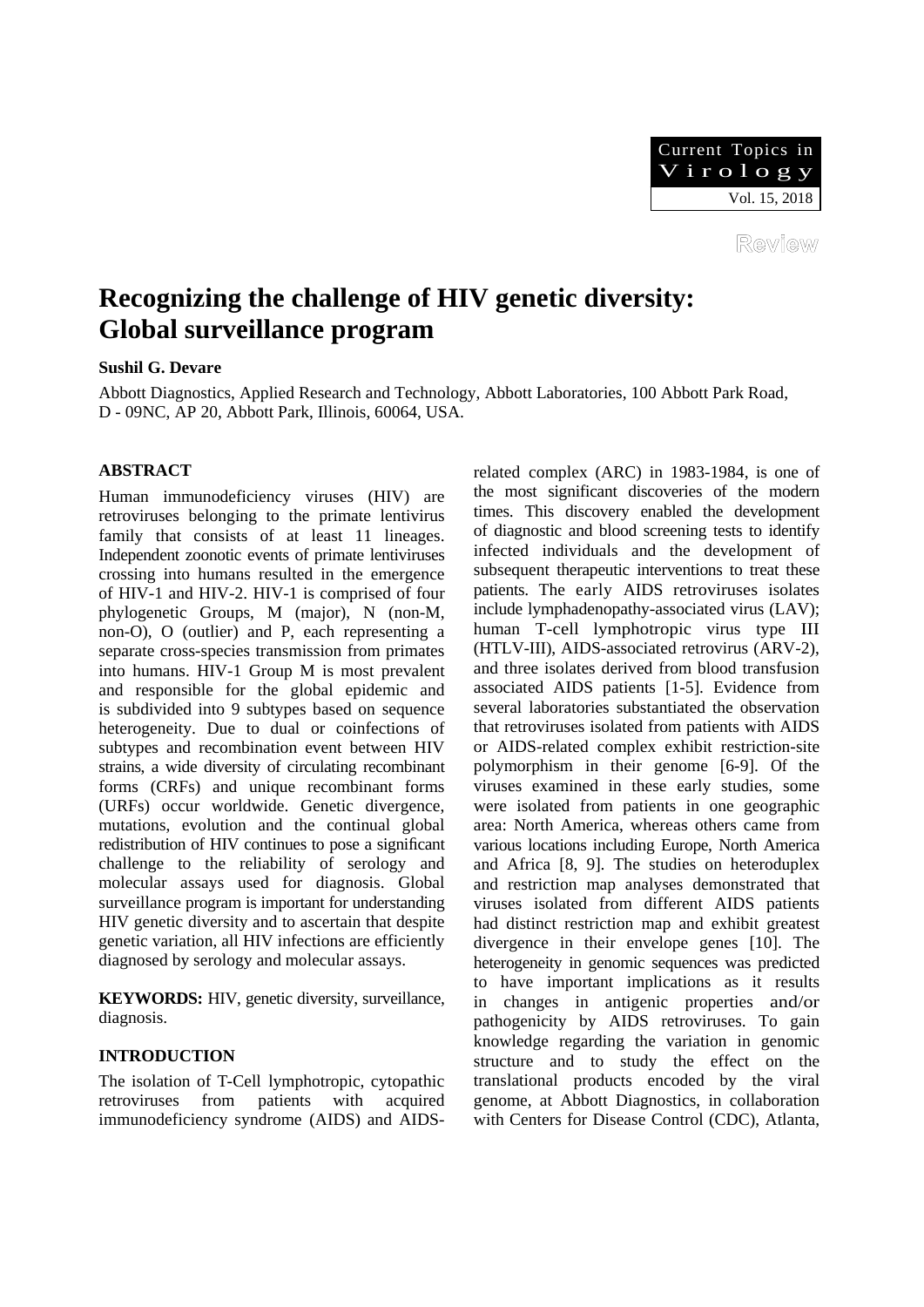nine independent virus isolates from AIDS/ lymphadenopathy syndrome (LAS) patients were compared by restriction-site analysis and the translational products encoded by the viruses were characterized by using specific immunoassays and metabolic labeling experiments [9]. The data indicated that individual retroviruses exhibit significant restriction-site polymorphism in their genome even though they were isolated from patients residing at same geographic location around Atlanta, Georgia. Furthermore, this polymorphism is reflected in the variation of the apparent size of the *gag* (group specific antigen) and *env* (envelope) gene-encoded structural proteins [9]. The results gave an indication that the heterogeneity in AIDS retrovirus-encoded proteins may be due to either substitutions in the primary amino acid sequence of the protein or deletions or additions in the coding regions of proteins. These studies provided early evidence that there is significant diversity among AIDS retroviruses that were designated as human immunodeficiency viruses (HIV) by the International Committee on Taxonomy of Viruses (ICTV) in 1986.

## **Molecular characterization of HIV**

The availability of molecular clones of three isolates, LAV [11], HTLV-III [12-14], and ARV-2 [15], and their primary nucleotide sequence analysis [11-15] were useful for comparison of these isolates and determine how closely related the three strains were. These studies showed that the restriction map and nucleotide sequences of LAV and HTLV-III were closely related, while ARV-2 was more distantly related [15]. The variability was most evident in the envelope glycoprotein (*env*) gene than in the other regions of the viral genome [6, 13-15]. The sequence comparison of three human immunodeficiency virus (HIV) isolates indicated that the genome of LAV and HTLV-III differed from one another by 1.8%, whereas ARV-2 differed from LAV by 9.3% [12-15]. To evaluate genomic relatedness and divergence among HIV isolates, in collaboration with the CDC, we molecularly cloned an independent virus isolate designated as HIV (CDC-451) and generated a complete genome sequence, which at that time was the  $4<sup>th</sup>$  HIV genome ever sequenced. This foundational work in the HIV field initiated a research program to characterize HIV diversity at Abbott Diagnostics that continues to this day. The fourth HIV genome expanded the known diversity of HIV and comparison to the previous three genomes demonstrated that the envelope (*env*) sequences had most of the changes (around 24% divergence), whereas the group specific antigen (*gag*) was relatively conserved (around 5% divergence) [16]. Since the launch of the first US FDA-approved serology assay in 1985 and subsequent demonstration of sequence diversity among HIV strains, collection of samples from HIV endemic areas around the world was undertaken. Recognizing the importance of accumulating data on HIV genetic diversity, in 1994, a formal Abbott Global Surveillance Program was initiated. By launching this program, Abbott significantly committed resources to acquire and assemble large-volume panels of genetically diverse strains, as well as develop strategies for search of newly emerging strains. Through international collaborations, the program acquires specimens from HIV endemic locations. The specimens collected from diverse locations are subjected to characterization by a variety of serology and molecular techniques. The Abbott Global Surveillance Program efforts have led to the identification and sequence characterization of rare HIV variants of HIV-1 Group O, Group N, Group P and dual infections of Groups M and O that have been submitted to the Los Alamos Database [17]. Thanks to innovation of technology and international commitment to HIV research, as years passed by, the knowledge of HIV strains and genetic diversity has advanced rapidly at an exponential rate. The number of sequences in the HIV database continues to increase; at the end of 2015, there were 675,479 sequences in the HIV Sequence Database, an increase of 8% since the previous year. The number of near complete genomes (>7000 nucleotides) increased to 7667 by the end of 2015 [17].

Based on accumulating data over the past three decades, we know that HIV is a retrovirus belonging to the primate lentivirus family that consists of at least 11 lineages. The two primate lentiviruses crossed into humans giving rise to HIV-1 and HIV-2; HIV-1 came from transmission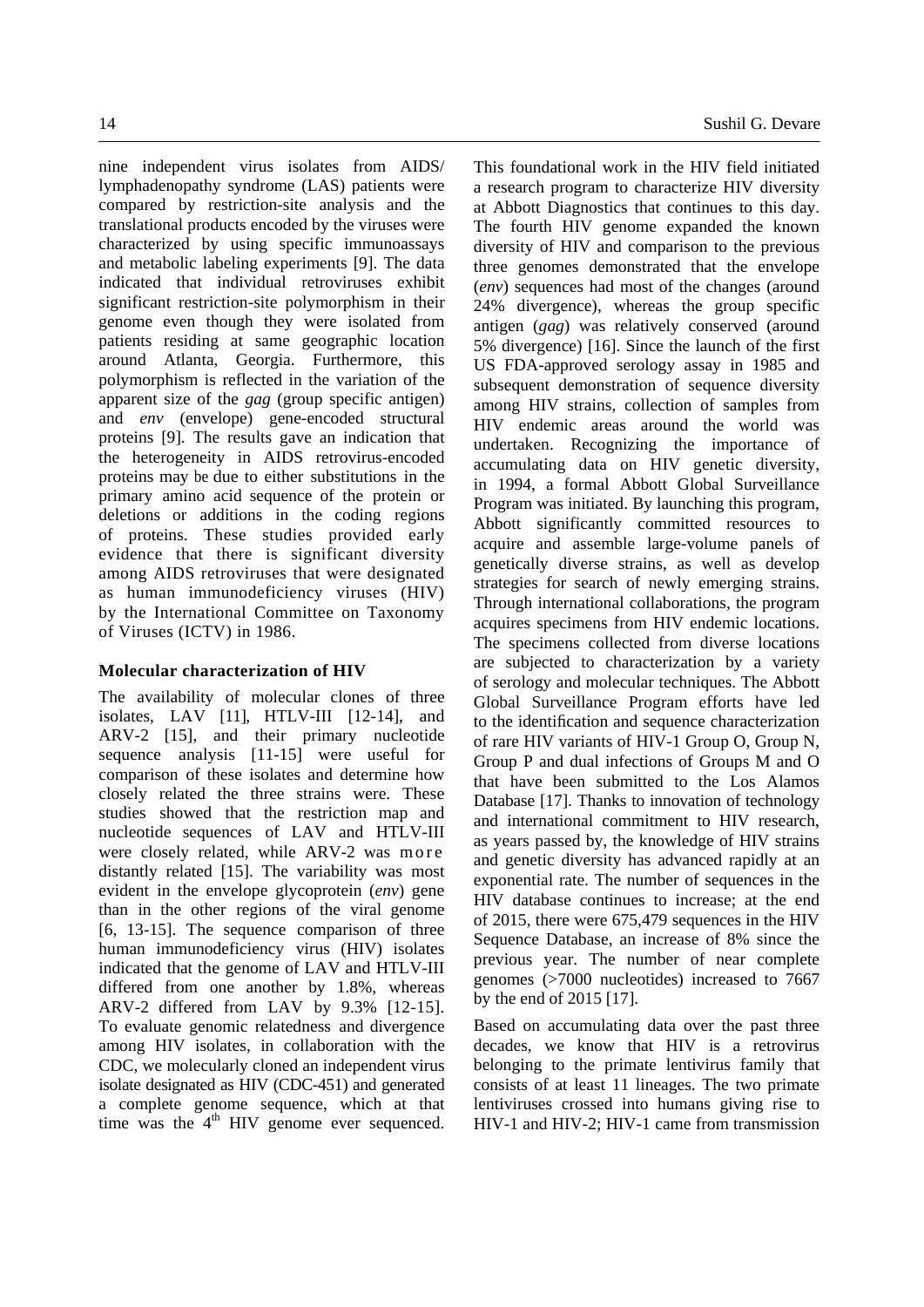

**Figure 1.** Phylogenetic classification of HIV-1 based on *env* gp41 sequences.

of a simian immunodeficiency virus (SIV) from chimpanzees and HIV-2 came from zoonosis of SIV from sooty mangabeys. HIV-1 is comprised of four phylogenetic groups, M (major), N (non-M, non-O), O (outlier) and P, each representing a separate cross-species transmission from chimpanzees or gorillas into humans [18-28]. HIV-1 Group M, responsible for most worldwide infections, is further subdivided into nine distinct subtypes A-D, F-H, J, K [17]. HIV-1 Group O is endemic to Cameroon and West Central Africa, accounting for 1-6% of the HIV-1 infections in Cameroon. Although rare, Group O infections have been identified in several European countries and the United States [18-20].

The sequence divergence between HIV-1 groups and subtypes is evident from phylogenetic trees that depict the genetic relationship between the strains (Figure 1). For example, within HIV-1 envelope gene, sequences differ by 20-30% between Group M subtypes and up to 50% between Groups M and O. In addition, recombination between subtypes is a relatively frequent event associated with HIV-1 replication, a mechanism that contributes significantly to genetic diversity. In areas where multiple groups/subtypes co-circulate, infection by two independent subtypes or groups in the same individuals leads to the emergence of new transmittable recombinant viruses. Over time, increasing numbers of inter-subtype and intergroup mosaic viruses have been identified, sequenced and deposited in the HIV sequence database. Currently, the Los Alamos Database has recognized 96 circulating recombinant forms (CRFs) of HIV-1 that have been characterized and designated formally [17]. However, the number of CRFs is bound to increase over time as more complete HIV genomes are sequence characterized.

Depending on the founder HIV strains that entered in each continent and spread in various countries, the distribution of HIV strains varies significantly. Moreover, HIV replicates at a rapid pace,  $10.3 \times 10^9$  virions/day [29] and with an extremely high mutation rate of  $(4.1 \pm 1.7) \times 10^{-3}$  per base per cell, the highest reported for any biological entity [30]. Selective immune pressure and anti-viral treatment also play a role in the generation of diverse HIV strains by putting selective pressure on HIV variants. HIV-1 Group M, subtype C is the most prevalent (48%) strain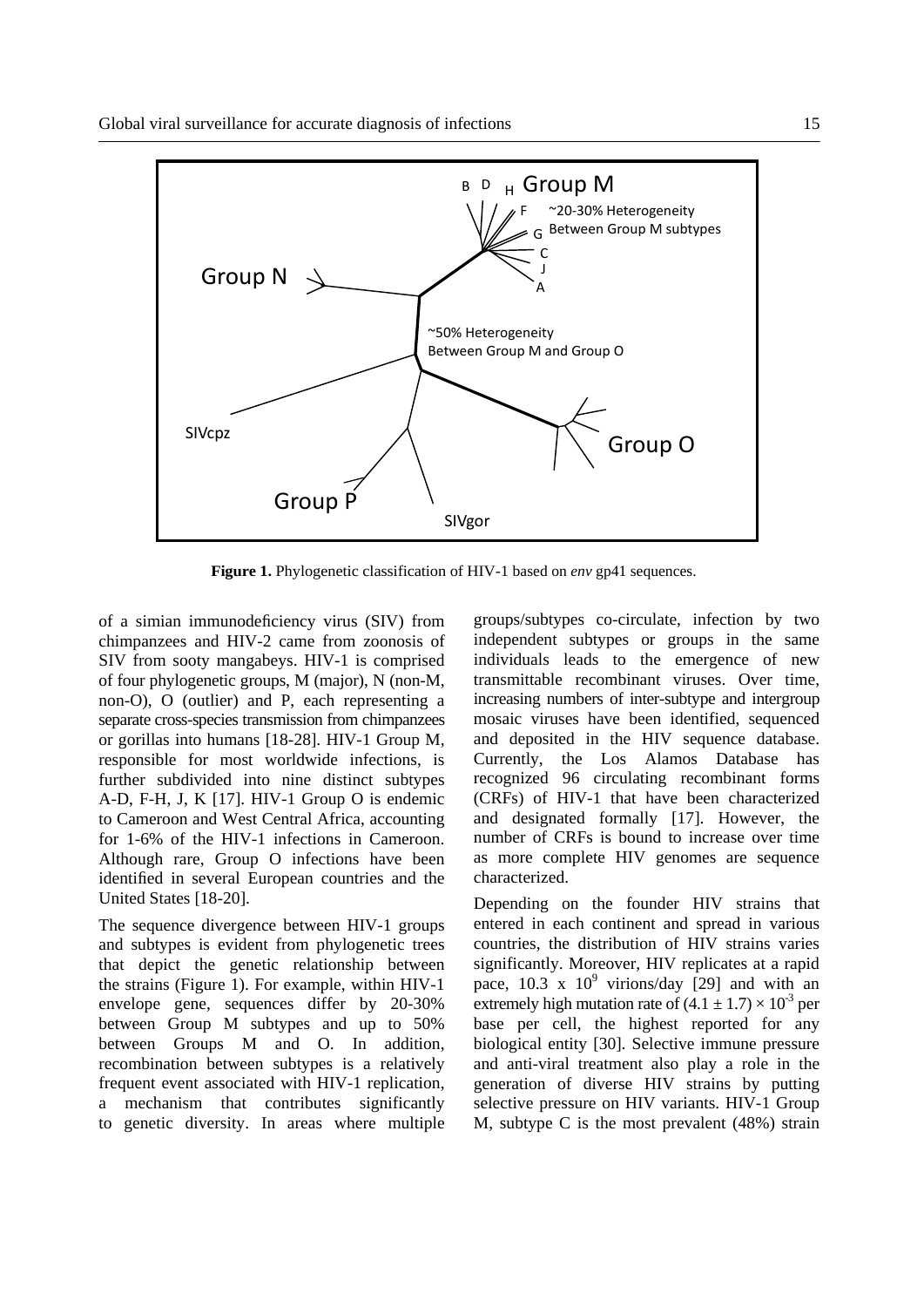

**Figure 2.** Abbott Global Surveillance Program sites.

in the world, while HIV-1 Group M, subtype B represents 11% of HIV-1 infections [31]. However, the HIV diversity and global viral strain distribution of HIV-1 groups, subtypes and CRFs are dynamic and continue to increase due to international tourism, immigration, expatriate labor, military deployment, migration of population and their sexual and drug abuse practices. In globally connected population, HIV has the ability to jump from one continent to another within hours. The majority of the infections in the US and Europe are by HIV-1 Group M, subtype B. However, an increasing number of non-B infections are being identified in these regions [32, 33]. In Europe, the proportion of newly diagnosed HIV-1 infections due to non-subtype B and recombinant strains exceeds 20% [34-38]. Analogous situation exists in other continents as well [39-49]. The Abbott Global Surveillance Program continues strongly; to date, the program has collected more than 67,000 specimens from over 40 countries in six continents with emphasis on West Africa where all HIV groups and subtypes have been identified. (Figure 2). The panel of over 5,000 well characterized specimens comprises of HIV-1 Group M, subtype A, B, C, D, F, G, H, J and K; as well as circulating recombinant forms (CRFs), and unique recombinant forms (URFs), Group N, Group O and Group P [Ref. 28, 50-54]. With the continual diversification and global redistribution of HIV and the potential for new zoonotic transmissions, it is a challenge to develop serological and molecular assays capable of reliably detecting and monitoring all HIV infections irrespective of groups, subtypes, and recombination leading to significant genetic heterogeneity.

The previous algorithm to rapidly identify HIV groups employed a lateral flow serology assay developed at Abbott that readily classified specimens as HIV-1 Group M, Group O or HIV-2 infections [55]. In addition to the rapid test used for preliminary classification, to identify divergent strains of HIV, and a serology algorithm based on HIV peptides was developed [52, 49]. The algorithm first tests specimens using the Abbott ARCHITECT HIV antigen/antibody combination assay that detects antibodies to HIV-1/HIV-2 and HIV-1 antigen. The reactive specimens are further evaluated by peptide enzyme-linked immunoassays (PEIA). PEIAs are developed based on *env* gp120 V3 and *env* gp41 IDR sequences derived from HIV-1 Groups M, O, and N, and from two strains of SIVcpz. The serology algorithm is useful for preliminary classification of specimens as: HIV negative, HIV-1 group M, HIV-1 group O, HIV-2,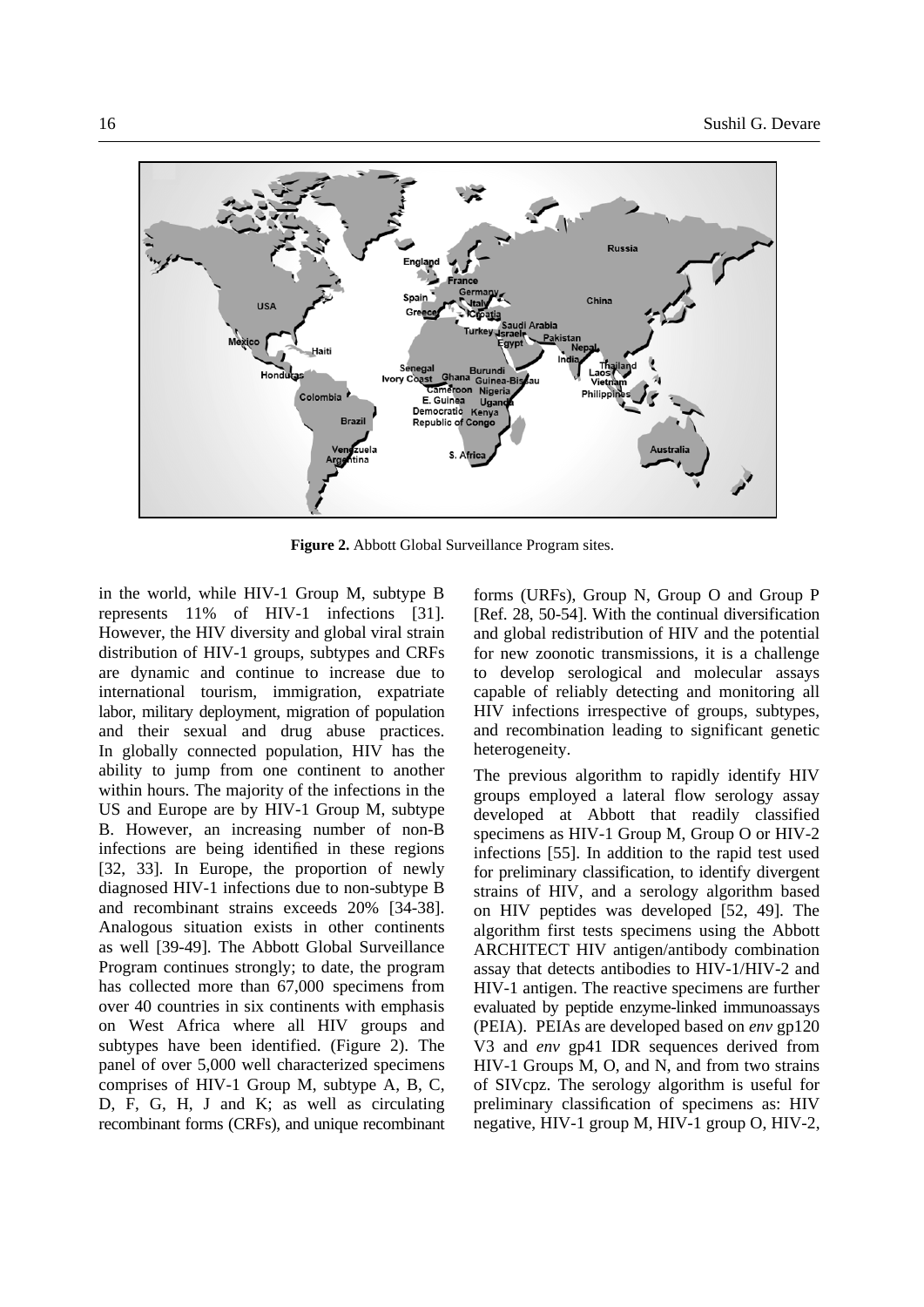and HIV unclassified. The HIV unclassified specimens either do not exhibit reactivity in the PEIAs or show reactivity to the group N, SIV, or multiple peptides. The specimens are characterized further using molecular techniques including viral load determination and sequence analyses [52]. More recently, the complete genome sequencing using next genome sequencing (NGS) technology is being employed that provides insight into genomic structures of HIV [53-54].

## **HIV-1 Group M**

Since the global pandemic is caused by HIV-1 Group M, majority of specimens collected to date by Abbott Global Surveillance Program are HIV-1 Group M. Samples are classified by molecular characterization to determine the group and subtype. Initially, this included nested RT-PCR amplification of regions of the HIV genome, direct sequencing, and phylogenetic analysis. Sets of primers were developed to facilitate amplification of genetically divergent strains of HIV-1 Group M, Group O, and HIV-2. Initial efforts to genetically characterize divergent HIV strains were based on sequencing two regions of the HIV genome: group specific antigen (*gag* p24) and *env* gp41. Based on this analysis many samples obtained from Cameroon were initially characterized as pure HIV-1 Group M, subtype A. However, sequencing of the third region of the genome polymerase (*pol*) integrase (IN) showed them to have subtype G sequence for *pol* IN. Recognizing the phylogenetic similarity of the Cameroonian A/G specimens to CRF02\_AG, the complete genome characterization of a subset of the candidate A/G recombinants was undertaken. Phylogenetic analysis revealed that the recombinant breakpoints were identical to CRF02\_AG. Thus, 70% of the Cameroonian panel members were CRF02\_AG. This was the first formal demonstration that CRF02\_AG predominated in Cameroon [56]. Reliance on analysis of only *gag* p24 and *env* gp41 regions would have dramatically shifted subtype assignment (83% subtype A). Thus, successful identification of the CRF02\_AG recombinant strains clearly demonstrated the advantages of our algorithm targeting three regions of the genome. It increased the reliability of group/subtype assignments and the probability of identifying recombinant viruses. These three regions are not only important for classification, but for characterizing sequence diversity in regions that are important for diagnostic tests. The *gag* p24 contains HIV antigen detection epitopes critical for detection of antigenemia in an HIV infected individual, while *pol* IN region is the target for Abbott viral load and ViroSeq<sup>TM</sup> assays that are used for monitoring the efficacy of anti-viral therapy and drug resistance [57]. The *env* gp41 immuno-dominant region (IDR) is the key region of the antigen that is essential for the detection of anti-HIV antibodies [58]. In cases where unique strains are identified or there is a rareness of sequence information available for known subtypes or CRFs, complete viral genomes are amplified and sequenced [28, 32, 33, 59-66]. Recent introduction of the NGS technology has reduced the time required to sequence and characterize complete viral genomes.

## **HIV-1 Group O**

Using the screening algorithm described above, over 200 Group O infections have been identified to date at Abbott. Full-genome sequences have been characterized for over 40 group O isolates, and in addition, sequences were generated for *gag* p24, *pol* IN, and *env* gp160 (roughly half the genome) for over 50 isolates [50, 51]. In 2002- 2003, the Abbott Global Surveillance Program observed that although the level of genetic diversity within Group O is analogous to that between Group M subtypes, Group O has not been formally classified into subtypes. Through phylogenetic analyses of the *gag* p24, *pol* p32, and *env* gp160 sequences from 39 group O isolates, our group laid the foundation for the classification of 5 phylogenetic clusters within Group O [50, 51]. We observed that the intraand intersubtype genetic distances for Group O were similar in magnitude to the corresponding distances for Group M subtypes. Intersubtype recombination was also identified in three of the 23 (13%) Group O genomes [49]. Furthermore, Group M/O dual infections and replication competent Group M/O recombinants have been described by several groups [27, 65-70].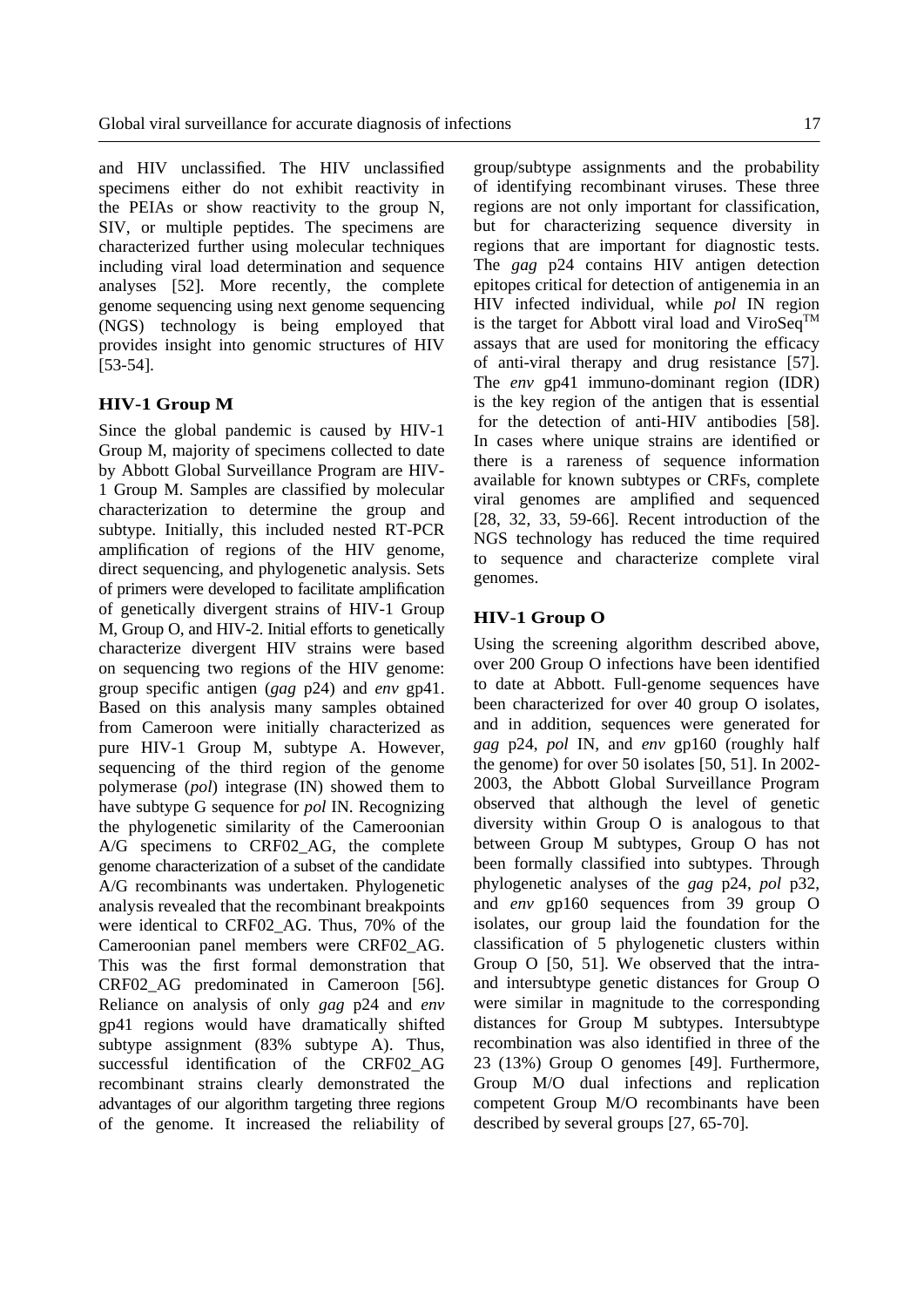#### **HIV-1 Group N**

HIV-1 group N is extremely rare and has only been found in Cameroon [25] or in patients linked to Cameroon. The variant screening algorithm at Abbott led to the identification of 11 HIV-1 Group N infections [28, 33, 59, 62]. All the Group N-infected specimens were HIV seropositive in the Abbott commercial HIV assays. The specimens were identified as Group N infections based on their reactivity in the PEIAs. The group N specimens showed strongest reactivity to the group N peptides in the IDR and V3 PEIAs; some also showed high reactivity to the SIVcpz GAB peptides. Near full-length viral genome sequences were amplified for each Group N virus. Two specimens, drawn from a husband and wife, exhibited close phylogenetic relationship between the Group N sequences amplified from these patients. The direct patient linkage strongly suggested that one spouse infected the other. This study provided the first evidence that Group N can be transmitted horizontally. In addition, the previous documentation of an infection in a seven-year-old orphan revealed vertical transmission of group N [25]. HIV-1 Group N has high replication capacity both *in vivo* and *in vitro*, and its identification in AIDS patients indicates that the virus is pathogenic. However, currently, our knowledge of Group N is too limited to know if it will contribute significantly to the HIV epidemic. Surveillance efforts need to continue to identify additional Group N infections and to monitor changes in the prevalence and sequence diversity of group N. To date only 17 Group N infections have been reported in literature, with 11 of these identified and characterized by Abbott Global Surveillance Program [28-50].

### **HIV-1 Group P**

In 2009, a new HIV-1 strain was identified in Paris from a Cameroonian woman. This individual was HIV-1 seropositive, however, had undetectable viral load by Group M specific assay but in contrast had high viral load by the Abbott molecular assay that detects and quantitates HIV-1 Group M and Group O isolates. Initially, it was thought to be HIV-1 Group O infection; however, extensive characterization showed that this HIV

18 Sushil G. Devare

strain was closely related to gorilla SIV (SIVgor) and exhibited no evidence of recombination with other HIV-1 lineages. This new virus, prototype of a new HIV-1 lineage designated as Group P, was shown to be distinct from HIV-1 Groups M, N and O [26]. Seventeen hundred thirty-six HIV sero-positive samples collected by the Abbott Global Surveillance from Cameroon were screened by the PEIA, followed by molecular analyses. This led to the identification of HIV-1 Group P infection in an HIV-seropositive male hospital patient in Cameroon. This observation confirmed that the HIV-1 group P virus is circulating in humans [66]. Subsequently, Group P was not identified amongst 4575 HIV positive specimens collected in 2011-2015 from Southern Cameroon by the same screening algorithm [53]. To date, there are only two reports of HIV-1 Group P infections in the literature indicating that the prevalence of Group P in HIV-1-infected individuals in Cameroon is low. Alternatively, Group P may be restricted to specific regions of Cameroon that were not represented in our study population or Group P infections may not be efficiently detected by the current HIV screening tests due to cross reactivity to reagents used in the current HIV serology tests in the absence of Group P-specific reagents for antibody detection.

# **HIV-2**

In 1986, a new HIV virus was discovered that was morphologically similar to HIV-1, yet antigenically distinct [67]. This virus, originally designated as LAV-II and later as HIV-2, was shown to be closely related to SIV from *Cercocebus atys atys* or sooty mangabeys (SIVsmm) [68]. HIV-2 is most prevalent in West Africa; however, cases have also been identified globally. The number of HIV-2 infections is declining, even in the West African countries, where it is being replaced by HIV-1. HIV-2 is less pathogenic, with infections being mostly asymptomatic and having lower replication rate and low or undetectable viral loads, and only a small percentage of infections progress to AIDS [69]. Currently, less than 40 complete HIV-2 genome sequences are in the Los Alamos database [17]. Based on sequence comparison, there are 8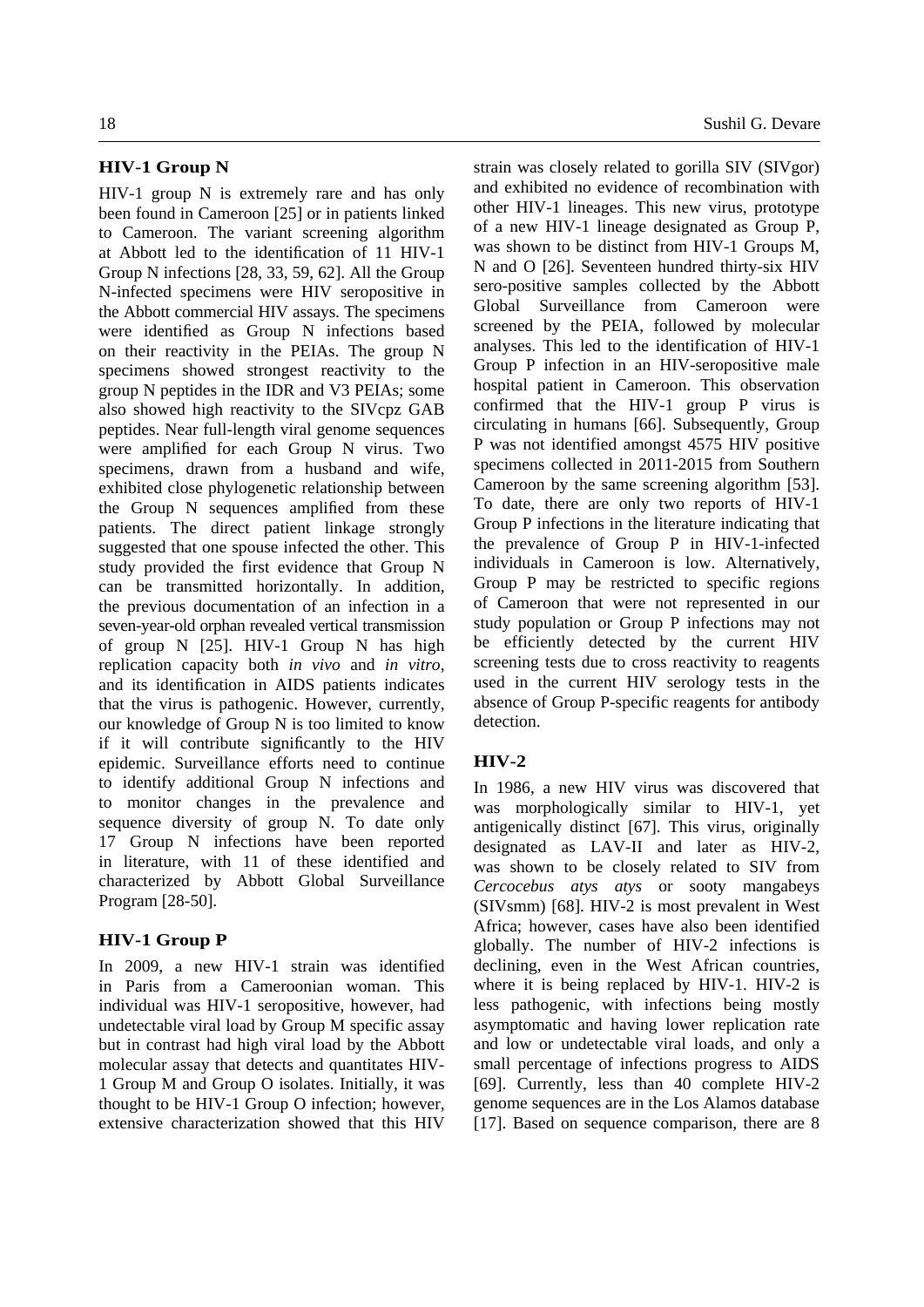known HIV-2 groups (A to H) that have been reported in the literature of which Group A and Group B are the most prevalent. The HIV-2 Group G was first identified and sequence characterized by the Abbott Global Surveillance Program [71]. More recently, using next-generation sequencing, nine HIV-2 genomes were sequenced and classified phylogenetically. These studies at Abbott identified a patient with a series of mutations in an invariant cytotoxic lymphocyte (CTL)-restricted *gag* epitope that is required for retroviral structure/replication and implicated in long-term non-progression to AIDS [72]. The presence of wild-type sequence argues that these mutations are involved in immune escape, whereas its reversion to a sequence seen only in the sooty mangabeys reservoir suggests an alternate means of controlling infection. Surveillance and molecular characterization of circulating strains are essential for continued development of monitoring tools and may provide greater insight into the reduced pathogenicity of HIV-2.

## **HIV Diversity: Implications on serology and molecular diagnostic tests**

Diagnosis of infection in health-care setting and transmission of HIV through blood transfusion continue to be a worldwide concern. During the past three decades, considerable progress has been made to improve HIV assays. The early, first generation HIV assays developed in 1985, used viral antigens derived from HIV-1 Group M, subtype B on the solid phase and polyclonal antibodies to human immunoglobulins conjugated to an enzyme for detection of HIV antibodies. With the discovery of HIV-2 and observation that not all the HIV-2 infections are detected by then available serological tests based on only HIV-1, Group M, subtype B reagents, there was an urgent need to modify the serology test. For efficient detection of all HIV infections, HIV-2 reagents were incorporated in the existing HIV-1 serology tests. The second-generation assays used HIV-1/ HIV-2 recombinant antigens instead of viral lysate resulting in improved specificity and detection of both HIV-1 and HIV-2 infections [73]. The third-generation assays used HIV recombinant reagents on the solid phase and recombinant antigens conjugated to an enzyme or hapten, resulting in the detection of HIV IgM, in addition to IgG resulting in the reduction of the seroconversion window. At the same time, assays were also developed for detection of HIV-1 p24 antigen. Identification of HIV-1 Group O and variable detection of Group O infections led to the incorporation of group O reagents into HIV assays. During the past decade, fourth generation assays have been developed that combine antigen and antibody detection in a single assay, leading to significant improvement of the performance [74]. While these assays detect infections efficiently, one of the major challenges for HIV diagnosis continues to be its genetic variation.

Immunoassays designed to detect antibodies specific for HIV-1 rely primarily on reactivity to the envelope (*env*) gp41 immunodominant region (IDR). The occurrence of natural polymorphisms, associated with the genetic variation of HIV-1 has the potential to modify or eliminate key epitope(s) targeted by these assays, ultimately leading to reduced sensitivity or lack of antibody detection. Cases of reduced seroconversion sensitivity for some non-subtype B strains have been documented [75]. An additional example includes a study that showed natural polymorphisms within the IDR region of a subtype B strain resulted in failure to detect antibodies by a fourth-generation assay [76]. Some tests that simultaneously detect both antigen and antibody showed low sensitivity for detection of p24 antigen for some non-subtype B strains [77-80]. Analysis of specimens from patients infected with Group O viruses revealed that some commercial immunoassays failed to detect Group O infections [20, 81-84]. Incorporation of Group O-specific antigens and/or peptides into assays was critical and led to improved detection of all Group O infections. More recent studies used recombinant virus-like particles with the *gag* gene from diverse HIV-1 strains and demonstrated that there is a significant difference in the detection of non-subtype B HIV-1 variants by commercially available tests [85-88]. The specimens acquired through the Abbott Global Surveillance Program have been effectively used to demonstrate the performance of diagnostic and screening assays [89].

The global surveillance program provides enormous scientific value for assay development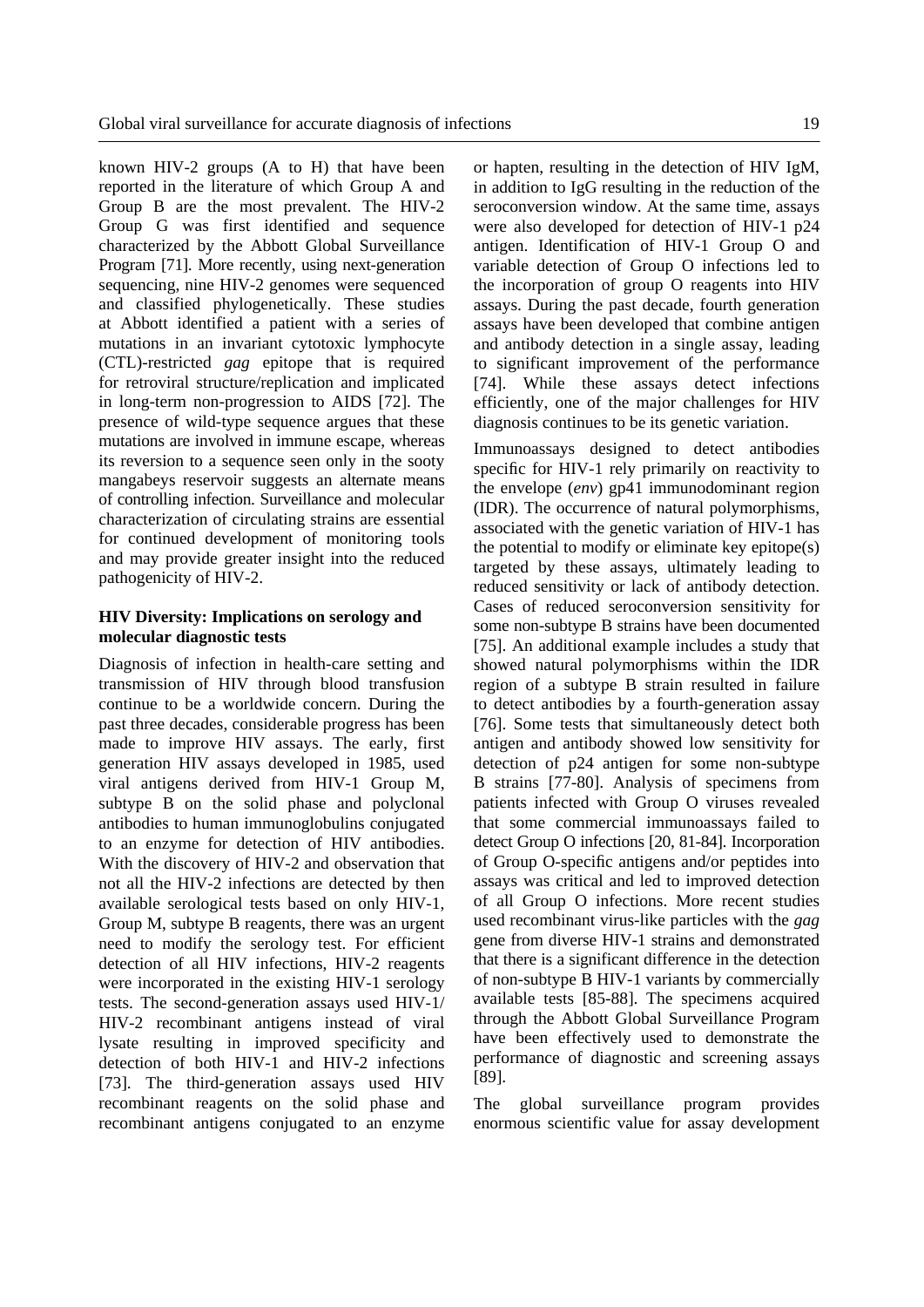efficiently by the molecular assays [94].

tests used for diagnosis or monitoring of HIV infections, often inconsistent with clinical status, provide useful specimens for characterization of viruses to determine whether the inconsistency and suboptimal performance of the tests are due to genetic variation. All nucleic acid amplification or signal amplification technologies rely on HIV-1 sequence-specific primers and/or probes. Natural polymorphisms occurring in the target genomic regions have the potential to reduce or abolish hybridization that results in compromising reliable detection or quantification of viral load. In these cases, subtype and target sequence information are unknown at the time of testing and hence, genetically divergent variants may go unrecognized. Sequence analysis of the viral genome of specimens acquired by the Abbott Global Surveillance Program provides insight on the reasons for failure or under-quantification associated with significant mismatches at primer and/or probe binding sites. There are several documented cases in the literature where viral genetic diversity has been shown to influence the performance of nucleic acid-based technologies designed to detect and monitor HIV-1 [59, 90, 91]. Failed detection or unreliable quantitation can have significant consequences [92].

and evaluation. Discordant results between the

The large-volume panel developed by the Abbott Global Surveillance Program includes all wellcharacterized HIV-1 Group M, Group O, Group N, Group P, and HIV-2 as well as HIV-1 group M CRFs and URFs serum or plasma samples. The knowledge of genomic sequences of samples acquired from diverse geographic locations provide a sound basis for the selection of antigens representing key epitopes for detection of antibodies and developing monoclonal antibodies for detection of antigen by serology assays. In the same manner, identification of conserved regions of the viral genome is critical for designing primers and probe for qualitative detection as well as accurate quantitation of viral load by molecular assays. The availability of well-characterized large-volume HIV specimens provides unique opportunities for comprehensive evaluations of assays and to develop highly sensitive and specific future HIV tests using genetically diverse specimens [77-79, 90-94], which is essential to curb the pandemic and eliminate transfusion transmission of HIV. Since the approval of the first HIV test by the US FDA in 1985, Abbott Diagnostics has invested significant efforts to monitor the evolution of HIV over the past decades. Surveillance of global HIV strain diversity provides capability to address the challenge posed by ongoing evolution of HIV and the emergence of new variants. It also allows to generate data and track the strains present in different geographical regions of the world that may challenge the detection limits of the serology and molecular tests. In addition, Abbott Global Surveillance Program data may inform clinical work outside the realms of diagnostics, with HIV-1 diversity having implications for possible differential rate of disease progression, response to anti-viral therapy and vaccine development [95, 96]. The ability to anticipate, identify new HIV strains and respond to this evolving threat will be dependent, to a significant degree, on our level of vigilance for monitoring and characterizing newly emerging strains. The proficiency to characterize full-length genome using next generation sequencing technology by newer methods at Abbott should accelerate surveillance efforts and add to the knowledge of HIV diversity without prior classification for group or subtype [54, 61, 62]. The knowledge gained will be useful for the continual evaluation of assay performance using genetically diverse HIV strains and modifying reagents, primers/probes based on scientific rationale, for efficient detection so that no HIV infection is misdiagnosed by serology and molecular assays. In addition to HIV, the Abbott Global Surveillance Program also tracks and monitors the hepatitis B virus (HBV) and hepatitis C virus (HCV) worldwide. HBV and HCV are the causative agents of global hepatitis epidemics that continue to evolve, generating new strains like HIV, creating challenges for blood screening, diagnostic and monitoring tests. The overall goal of the surveillance program is to remain ahead of the evolving threats of viral diversity and ascertain that all HIV, HBV and HCV infections are accurately diagnosed, despite genetic variations.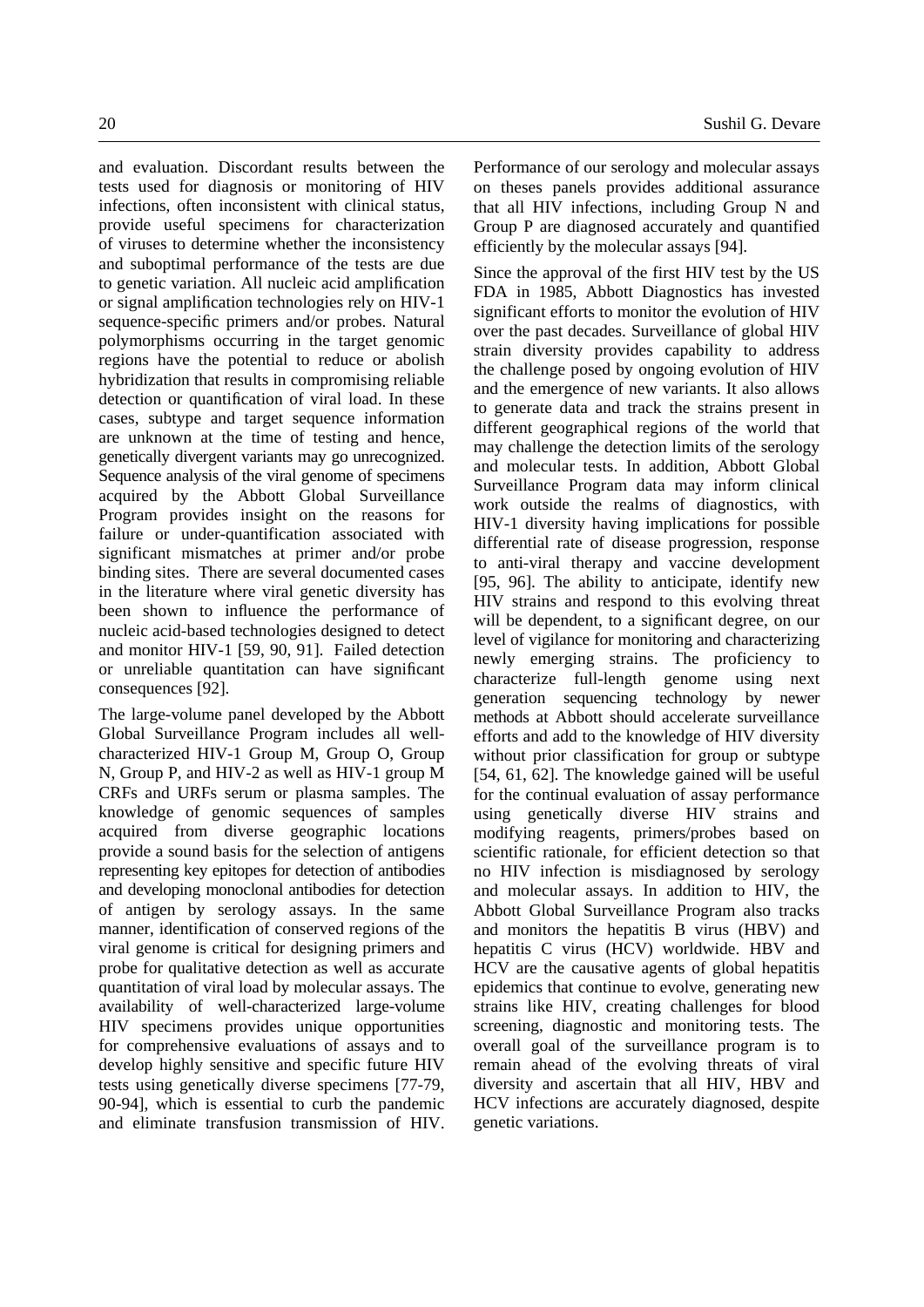### **Summary**

Rapid, ongoing genetic divergence and the continual global redistribution of HIV continue to pose a significant challenge to reliability of serology and molecular assays used for diagnosis, blood screening, and patient monitoring. The Global Surveillance Program plays a critical role in revealing HIV genetic diversity and development of well-characterized specimens' panels that are crucial to ascertain that despite genetic diversity, all strains, and emerging HIV infections are efficiently diagnosed and monitored by serology and molecular assays.

#### **ACKNOWLEDGEMENTS**

The author thanks Drs. Mary Rodgers, Michael Berg, Mary Kuhns and Gavin Cloherty, Abbott Diagnostics, for critical reading of the manuscript and helpful suggestions.

### **CONFLICT OF INTEREST STATEMENT**

The author is an employee of Abbott Laboratories, Abbott Park, Illinois, USA.

#### **REFERENCES**

- 1. Barre-Sinoussi, F., Chermann, H. C., Rey, F., Nugeyre, M. T., Chamaret, S., Gruest, J., Dauguet, C., Axler-Blin, C., Vezinet-Brun, F., Rouzioux, C., Rozenbaum, W. and Montagnier, L. 1983, Science, 220, 868-871.
- 2. Popovic, M., Sarngadharan, M. G., Read, E. and Gallo, R. C. 1984, Science, 224, 497- 500.
- 3. Gallo, R. C., Salahuddin, S. Z., Popovic, M., Shearer, G. M., Kaplan, M., Haynes, B. F., Palker, T. J., Redfield, R., Oleske, J., Safai, B., White, F., Foster, P. and Markham, P. D. 1984, Science, 224, 500-503.
- 4. Levy, J. A., Hoffman, A. D., Kramer, S. M., Landis, J. A., Shimabukoro, J. M. and Oshiro, L. S. 1984, Science, 225, 840-842.
- 5. Ferino, P. M., Kalyanaraman, V. S., Haverkos, H. W., Cabradilla, C. D., Warfield, D. T., Jaffe, H. W., Harrison, A. K., Gattlieb, M. S., Goldfinger, D., Chermann, J. C., Barre-Sinoussi, F., Spira, T. J., McDougal, J. S., Curran, J. W., Montagnier, L., Murphy, F. A. and Francis, D. P. 1984, Science, 225, 69-72.
- 6. Hahn, B. H., Gonda, M. A., Shaw, G. M., Popovic, M., Hoxie, J. A., Gallo, R. C. and Wong-Staal, F. 1985, Proc. Natl. Acad. Sci. USA, 82, 4813-4817.
- 7. Wong-Staal, F., Shaw, G. M., Hahn, B. H., Salahuddin, S. Z., Popovic, M., Markham, P., Redfield, R. and Gallo, R. C. 1985, Science, 229, 759-762.
- 8. Benn, S., Rutledge, R., Folks, T., Gold, I., Baker, L., McCormick, I., Feorino, P., Piot, P., Quinn, T. and Martin, M. 1985, Science, 230, 949-951.
- 9. Devare, S. G., Srinivasan, A., Bohan, C. A., Spira, T. J., Curran, J. W. and Kalyanaraman, V. S. 1986, Proc. Natl. Acad. Sci. USA, 83, 5718-5722.
- 10. Hahn, B. H., Shaw, G. M., Arya, S. K., Popovic, M., Gallo, R. C. and Wong-Staal, F. 1984, Nature (London), 312, 166-169.
- 11. Wain-Hobson, S., Sonigo, P., Danos, O., Cole, S. and Alizon, M. 1985, Cell, 48, 9-17.
- 12. Ratner, L., Haseltine, W., Patarca, R., Livak, K. J*.*, Starcich, B., Josephs, S. F., Doran, E. R., Raflaski, J. A., Whitehorn, E. A., Baumeister, K., Ivanoff, L., Petteway, S. R. Jr., Pearson, M. L., Lautenberger, J. A., Papas, T. S., Ghrayeb, I., Chang, N. T., Gallo, R. C. and Wong-Staal, F. 1985, Nature (London), 313, 277-284.
- 13. Rabson, A. B. and Martin, M. A. 1985, Cell, 48, 477-480.
- 14. Wong-Stall, F. and Gallo, R. C. 1985, Nature (London), 317, 395-403.
- 15. Sanchez-Pescador, R., Power, M. D., Barr, P. J., Steimer, K. S., Stempien, M. M., Brown-Shimer, S. L., Gee, W. W., Renard, A., Randolph, A., Levy, J. A., Dina, D. and Luciw, P. A. 1985, Science, 227, 484-492
- 16. Desai, S. M., Kalyanaraman, V. S., Casey, J. M., Srinivasan, A., Andersen, P. R. and Devare, S. G. 1986, Proc. Natl. Acad. Sci. USA, 83, 8380-8384.
- 17. Foley, B., Leitner, T., Apetrei, C., Hahn, B., Mizrachi, I., Mullins, J., Rambaut, A., Wolinsky, S. and Korber, B. (Eds.), HIV Sequence Compendium 2017, Published by Theoretical Biology and Biophysics Group, Los Alamos National Laboratory, NM, LA-UR 17-25240.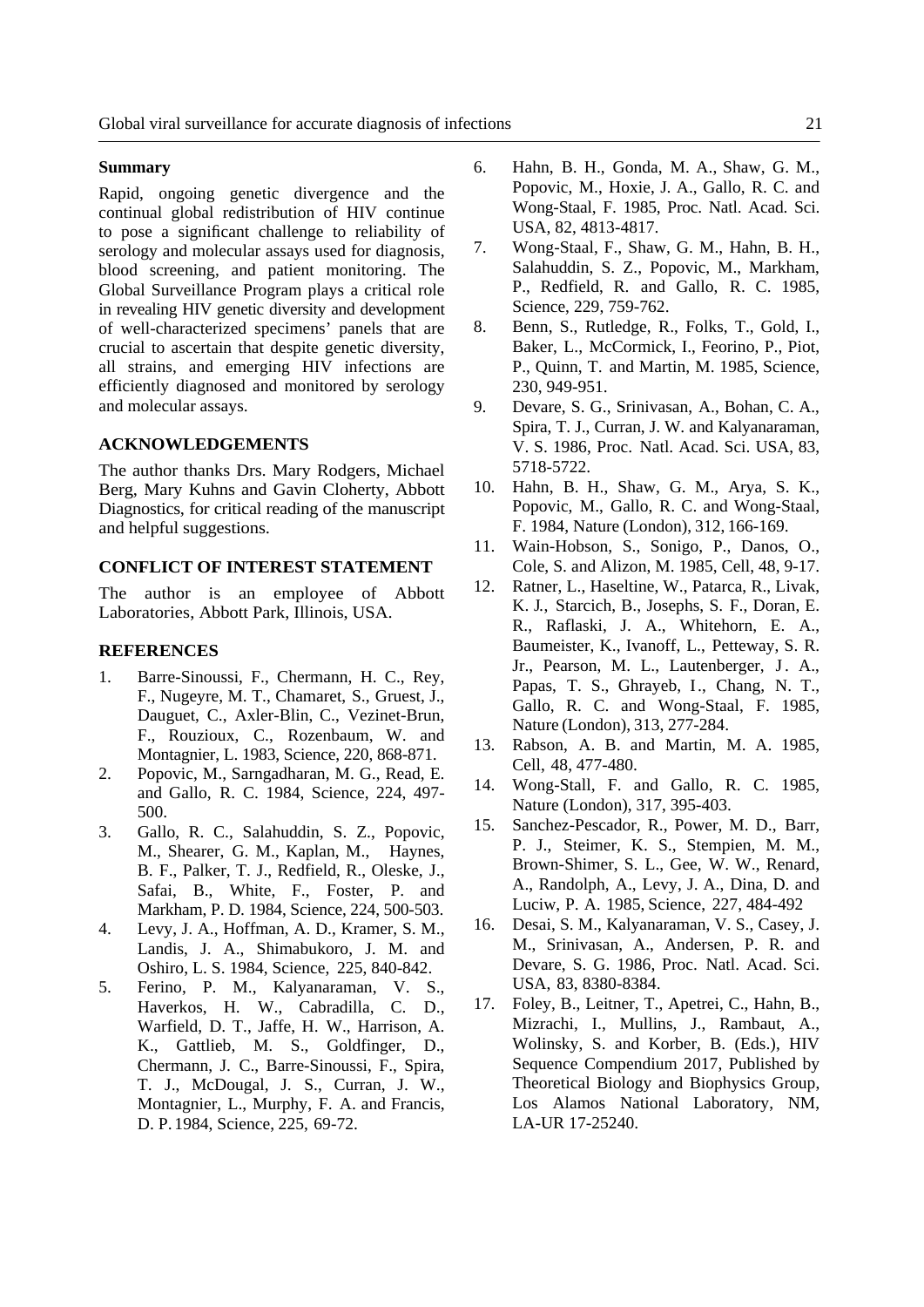- 18. Gao, F., Bailes, E., Robertson, D. L., Chen, Y., Rodenburg, C. M., Michael, S. F., Cummins, L. B., Arthur, L. O., Peters, M., Shaw, G. M., Sharp, P. M. and Hahn, B. H. 1999, Nature, 397, 436-441.
- 19. DeLeys, R., Vanderborght, B., vander Haesevelde, M., Heyndrickx, I., van Geel, A., Wauters, C., Bernaerts, R., Saman, E., Nijis, P., Willems, B., Taelman, H., van der Groen, G., Piot, P., Tersmette, T., Huisman, J. G. and van Heuverswyn, H. 1990, J. Virol., 64, 1207-1216.
- 20. Gürtler, L. G., Zekeng, L., Simon, F., Eberle, J., Tsague, J. M., Kaptué, L., Brust, S. and Knapp, S. 1995, J. Virol. Meth., 51, 177-184.
- 21. Hunt, J. C., Golden, A. M., Lund, J. K., Gürtler, L. G., Zekeng, L., Obiang, J., Kaptué, L., Hampl, H., Vallari, A. and Devare, S. G. 1997, AIDS Research and Human Retroviruses, 13, 995-1005.
- 22. Brennan, C. A., Hackett J. Jr., Zekeng, L., Lund, J. K., Vallari, A. S., Hickman, R. K., Gürtler, L., Kaptué, L., von Overbeck, J., Hampl, H. and Devare, S. G. 1997, AIDS Research and Human Retroviruses, 13, 901- 904.
- 23. Hackett, J. Jr., Zekeng, L., Brennan, C. A., Lund, J. K., Vallari, A. S., Hickman, R. K., Gürtler, L., Kaptué, L. and Devare, S. G. 1997, AIDS Research and Human Retroviruses, 13, 1155-1158.
- 24. Simon, F., Mauclère, P., Roques, P., Loussert-Ajaka, I., Müler-Trutwin, M. C., Saragosti, S., Georges-Courbot, M. C., Barré-Sinoussi, F. and Brun-Vézinet, F. 1998, Nature Med., 4, 1032-1037.
- 25. Roques, P., Robertson, D. L., Souquière, S., Apetrei, C., Nerrienet, E., Barré-Sinoussi. F., Mu¨ller-Trutwin, M. and Simon, F. 2004, AIDS, 18, 1371-1381.
- 26. Plantier, J. C., Leoz, M., Dickerson, J. E., Dr Oliveira, F., Cordonnier, F., Lemee, V., Damond, F., Robertson, D. L. and Simon, F. 2009, Nature Med., 15, 871-872.
- 27. Bush, S. and Tebit, D. M. 2015, AIDS Rev., 17, 147-15.
- 28. Bodelle, P., Vallari, A., Coffey, R., McArthur, C. P., Beyeme, M., Devare, S. G.,

 Schochetman, G. and Brennan, C. A. 2004, AIDS Research and Human Retroviruses, 20, 902- 908.

- 29. Perelson, A. S., Neumann, A. U., Markowitz, M., Leonard, J. M. and Ho, D. D. 1996, Science, 271, 1582-1586.
- 30. José, M., Cuevas, J. M., Geller, R., Garijo, R., López-Aldeguer, J. and Sanjuán, R. 2015, PLoS One, 16, 13(9), e1002251. https://doi.org/10.1371/journal.pbio.1002251.
- 31. Hemelaar, J., Gouws, E., Ghys, P. D. and Osmanov, S. 2011, AIDS, 25, 679-689.
- 32. Delwart, E. L., Orton, S., Parekh, B., Dobbs, T., Clarke, K. and Busch, M. P. 2003, AIDS Research and Human Retroviruses, 19, 1065-1070.
- 33. Brennan, C. A. 2007, J. Med. Virol., 79, S27-S31.
- 34. Barin, F., Courouce, A. M., Pillonel, J. and Buzelay, L. 1997, AIDS, 11, 1503-1508.
- 35. Barlow, K. L., Tatt, I. D., Cane, P. A., Pillay, D. and Clewley, J. P. 2001, AIDS Research and Human Retroviruses, 17, 467- 474.
- 36. Beloukas, A., Psarris, A., Giannelou, P., Kostaki, E., Hatzakis, A. and Paraskevis, D. 2016, Infect. Genet. Evol., 46, 180-189.
- 37. UK Collaborative Group on HIV Drug Resistance, 2014, AIDS, 28, 773-780.
- 38. Pérez-Parra, S., Chueca, N., Álvarez, M., Pasquau, J., Omar, M., Collado, A., Vinuesa, D., Lozano, A. B., Yebra, G. and García, F. 2017, PLoS One, 12(10), e0186928.
- 39. Yan, M., Zhao, K., Du, J., Li, L., Wu, D., Xu, S., Zeng, X., Wang, G. and Yu, X. F. 2014, PLoS One, 19, 9(6), e100540.
- 40. Khan, S., Zahid, M., Qureshi, M. A., Mughal, M. N. and Ujjan, I. D. 2018, Arch. Virol., 163, 33-40.
- 41. Prakash, S. S., Kalra, R., Lodha, R., Kabra, S. K. and Luthra, K. 2012, AIDS Research and Human Retroviruses, 28, 505-509.
- 42. Boullosa, J., Bachu, M., Bila, D., Ranga, U., Süffert, T., Sasazawa, T. and Tanuri, A. 2014, Viruses, 23, 2495-2504.
- 43. Li, X., Ning, C., Chen, Y., Feng, Y., Wei, M., Xing, H. and Shao, Y. 2014, AIDS Research and Human Retroviruses, 30, 695- 700.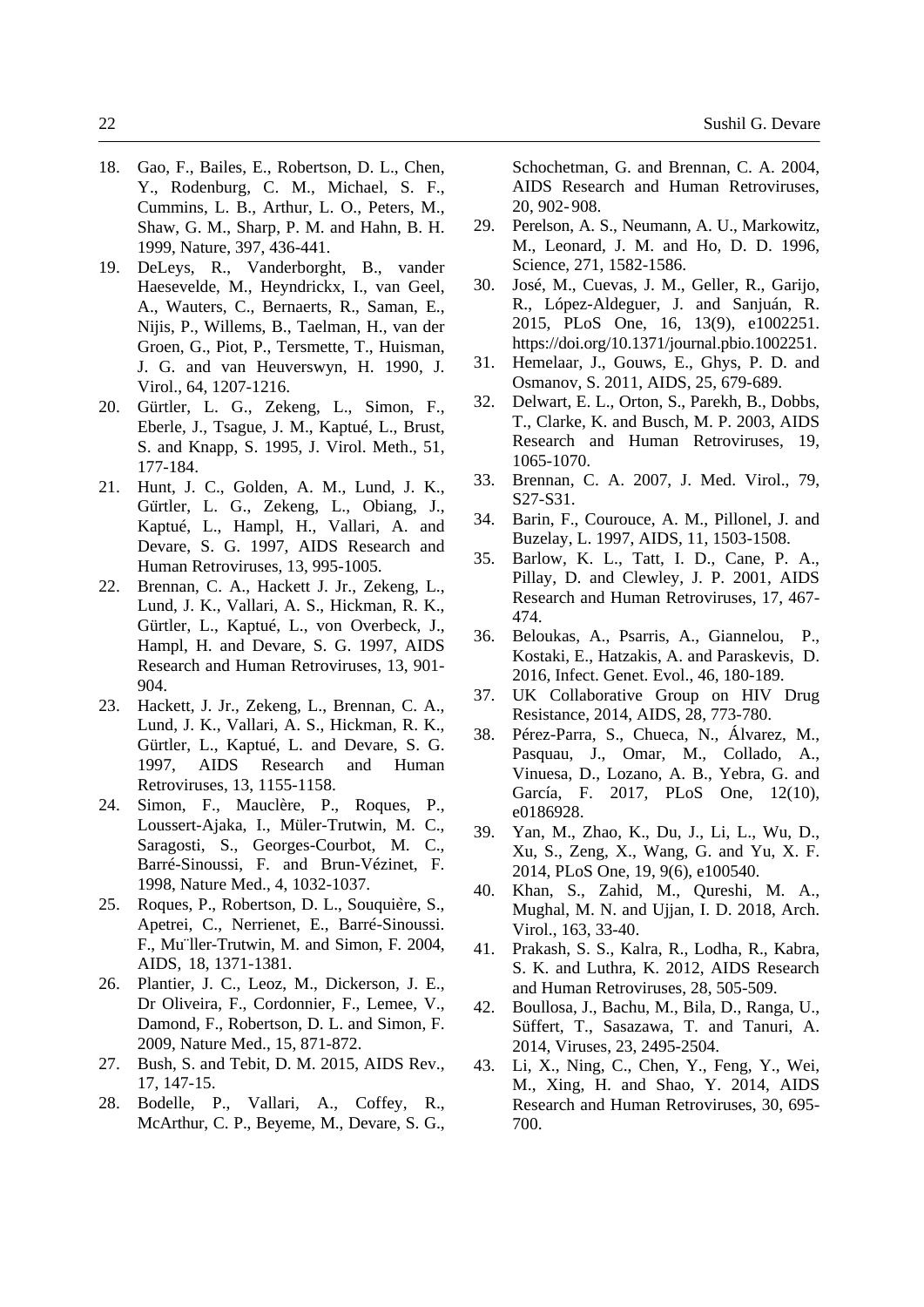- 44. Neogi, U., Sood, V., Banerjee, S., Ghosh, N., Verma, S., Samrat, S., Sharma, Y., Saxena, A., Husain, S., Ramachandran, V. G., Das, S., Sreedhar, K. V., Goel, N., Wanchu, A. and Banerjea, A. C. 2009, Indian J. Exp. Biol., 47, 424-431.
- 45. Khan, I. F., Vajpayee, M., Prasad, V. V. and Seth, P. 2007, AIDS Research and Human Retroviruses, 23, 934-940.
- 46. Ljungberg, K., Hassan, M. S., Islam, M. N., Siddiqui, M. A., Aziz, M. M., Wahren, B., Islam, K. B. and Leitner, T. 2002, AIDS Research and Human Retroviruses, 10, 667- 670.
- 47. Brennan, C. A., Bodelle, P., Coffey, R., Devare, S. G., Golden, A., Hackett, J. Jr., Harris, B., Holzmayer, V., Luk, K-C., Schochetman, G., Swanson, P., Yamaguchi, J., Vallari, A., Ndembi, N., Ngansop, C., Makamche, F., Mbanya, D., Gürtler, L. G., Zekeng, L. and Kaptué, L. 2008, J. Acquir. Immune Defic. Syndr., 49, 432-439. http://dx.doi.org/10.1097/QAI.0b013e31818 a6561.
- 48. Castley, A., Sawleshwarkar, S., Varma, R., Herring, B., Thapa, K., Dwyer, D., Chibo, D., Nguyen, N., Hawke, K., Ratcliff, R., Garsia, R., Kelleher, A. and Nolan, D. 2017, PLoS ONE, 12(5), e0170601.
- 49. Yamaguchi, J., Bodelle, P., Vallari, A., Coffey, R., McArthur, C. P., Schochetman, G., Devare, S. G. and Brennan, C. A. 2004, AIDS Research and Human Retroviruses, 20, 944-957.
- 50. Yamaguchi, J., Vallari, A., Swanson, P., Bodelle, P., Kaptué, Nagansop, C., Zekeng, L., Gürtler, L. G., Devare, S. G. and Brennan, C. A. 2002, AIDS Research and Human Retroviruses, 18, 269-282.
- 51. Yamaguchi, J., Bodelle, P., Kaptué, Zekeng, L., Gürtler, L. G., Devare, S. G. and Brennan, C. A. 2003, AIDS Research and Human Retroviruses, 19, 979-988.
- 52. Brennan, C. A., Bodelle, P., Coffey, R., Harris, B., Holzmayer, V., Luk, K-C., Swanson, P., Yamaguchi, J., Vallari, A, Devare, S. G., Schochetman, G. and Hackett, J. Jr. 2006, J. Medical Virology, 78, S24-S29.
- 53. Rodgers, M. A., Vallari, A., Harris, B., Yamaguchi, J., Holzmayer, V., Forberg, K.,

 Berg, M. G., Kenmenge, J., Ngansop, C., Awazi, B., Mbanya, D., Kaptue, L., Brennan, C., Cloherty, G. and Ndembi, N. 2017, Virology, 504, 141-151.

- 54. Rodgers, M. A., Wilkinson, E., Vallari, A., McArtur, C., Sthreshley, L., Brennan, C., Cloherty, G. and de Oliveira, T. 2017, J. Virology, 91, e01841-16. https://doi.org/1 0.1128/JVI.01841 -16.
- 55. Vallari, A. S., Hickman, R. K., Hackett, J. Jr., Brennan, C. A., Varitek, V. A. and Devare, S. G. 1998, J. Clinical Micro., 36, 3657-3661.
- 56. Holzmeyer, V., Zekeng, L., Kaptué., Gürtler, L. Devare, S. G. and Hackett, J. Jr. 2005, AIDS Research and Human Retroviruses, 21, 414-419.
- 57. Swanson, P., Devare, S. G. and Hackett, J. Jr. 2003, AIDS Research and Human Retroviruses, 19, 625-629.
- 58. Harris, B. J., von Truchsess, I. V., Schatzl, H. M., Devare, S. G. and Hackett, J. Jr. 2005, AIDS Research and Human Retroviruses, 21, 654-660.
- 59. Tang, N., Huang, S., Salituro, J., Mak, W. B., Cloherty, G., Johanson, J., Li, Y. H., Schneider, G., Robinson, J., Hackett, J. Jr., Swanson, P. and Abravaya, K. 2007, J. Virol. Methods, 146, 236-245.
- 60. Luk, K.-C., Berg, M. G., Naccache, S. N., Kabre, B., Federman, S., Mbanya, D., Kaptué, L., Chiu, C. Y., Brennan, C. A. and Hackett, J. Jr. 2015, PLoS ONE, 10(11), e0141723.
- 61. Berg, M. G., Yamaguchi, J., Alessandri-Gradt, E., Tell, R. W., Plantier, J. C. and Brennan, C. A. 2016, J. Clin. Microbiol., 54, 868-882.
- 62. Metzner, K. J. 2016, J. Clin. Microbiol., 54, 834-835.
- 63. Yamaguchi, J., McArthur, C. P., Vallari, A, Coffey, R., Bodelle, P., Beyeme, M., Schochetman, G., Devare, S. G. and Brennan, C. A. 2006, AIDS Research and Human Retroviruses, 22, 453-457.
- 64. Luk, K-C., Holzmayer, V., Yamaguchi, J., Swanson, P., Brennan, C. A., Ngansop, C., Mbanya, D., Gayum, H., Djuidje, M. N., Ndembi, N., Kamdem, D., Kaptué, L., Gürtler, L., Devare, S. G. and Hackett, J. Jr. 2007, AIDS Research and Human Retroviruses, 23, 297-302.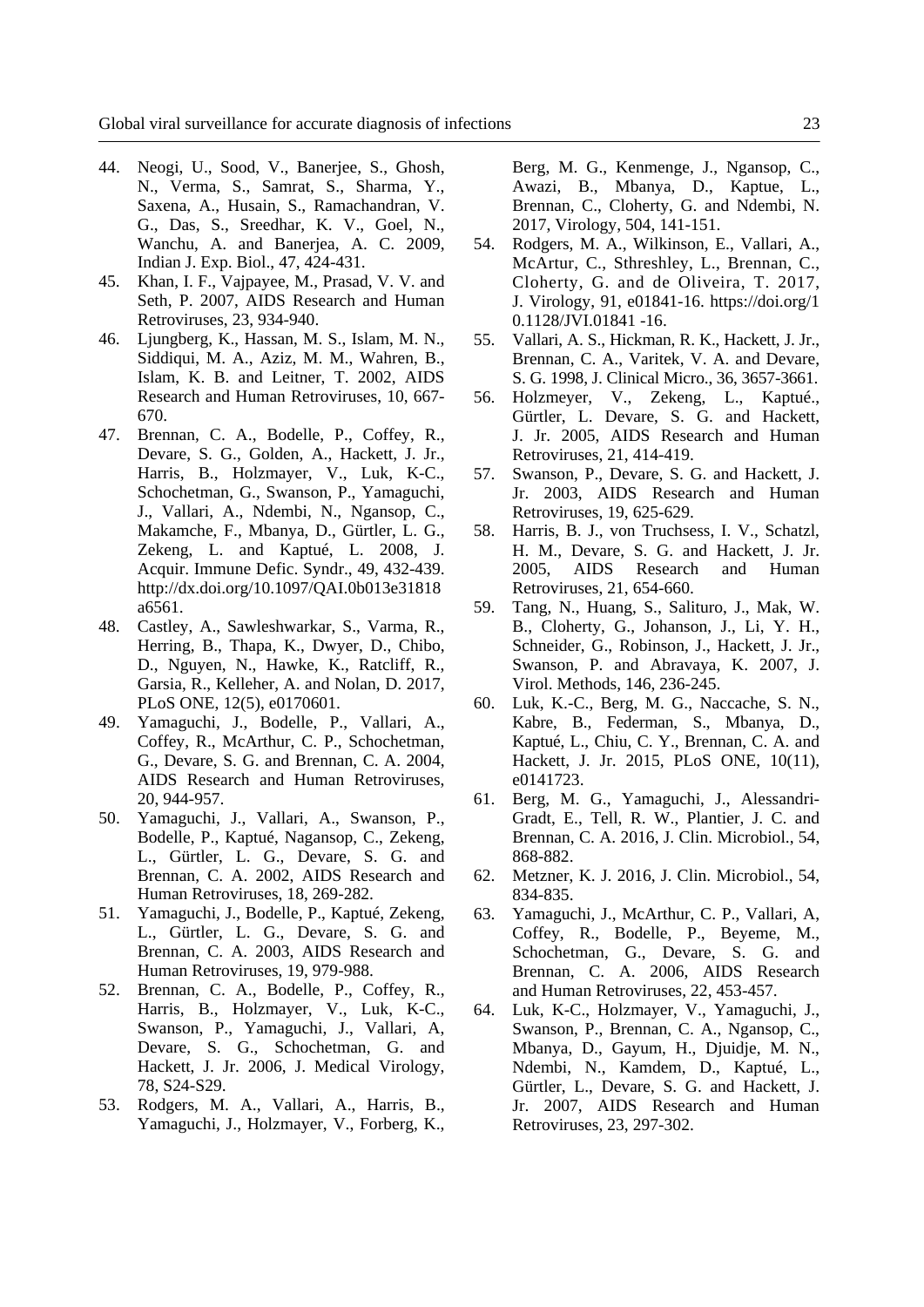- 65. Luk, K-C., Holzmayer, V., Ndembi, N., Swanson, P., Brennan, C. A., Ngansop, C., Mbanya, D., Kaptué, L., Gürtler, L. G., Devare, S. G. and Hackett, J. Jr. 2008, AIDS Research and Human Retroviruses, 24, 1309 -1314.
- 66. Vallari, A., Holzmayer, V., Harris, B., Yamaguchi, J., Ngansop, C., Makamche, F., Mbanya, D., Kaptué, L., Ndembi, N., Gürtler, L., Devare, S. and Brennan, C. A. 2011, J. Virol., 85, 1403-1407.
- 67. Clavel, F., Guetard, D., Brun-Vezinet, F., Chamaret, S., Rey, M. A., Santos-Ferreira, M. O., Laurent, A. G., Dauguet, C., Katlama, C., Rouzioux, C., Klatzman, D., Champalimaud, J. L. and Montagnier, L. 1986, Science, 233, 343-346.
- 68. Sharp P. M. and Hahn, B. H. 2011, Cold Spring Harb. Perspect. Med., 1, a006841.
- 69. Adam MacNeil, A., Dieng Sarr, A., Sankale´, J-L., Meloni, S. T., Mboup, S. and Kanki, P. 2007, J. Virol., 81, 5325- 5330.
- 70. Brennan, C. A., Yamaguchi, J., Vallari, A. S., Hickman, R. K. and Devare, S. G. 1997, AIDS Research and Human Retroviruses, 13, 401-404.
- 71. De Oliveira, F., Mourez, T., Vessiere, A., Ngoupo, P. A., Alessandri-Gradt, E., Simon, F., Rousset, D. and Plantier, J. C. 2017, Retrovirology, 14(1), 1. doi:10.1186/s1297 7-016-0324-3.
- 72. Yamaguchi, J., Brennan, C. A., Alessandri-Gradt, E., Plantier, J. C., Cloherty, G. A. and Berg, M. G. 2017, AIDS Research and Human Retroviruses, 33, 347-352.
- 73. Devare, S. G., Desai, S. M., Dawson, G. J., Hampl, H. and Hunt, J. C. 1990, in N. C. Khan and J. L. Melnick (Eds), Monographs in Virology, Human Immunodeficiency Virus, Basel, Karger, Switzerland, 18, 105- 121.
- 74. Devare, S. G. 2007, J. Medical Virology, 79, S11-S15.
- 75. Apetrei, C., Loussert-Ajaka, I., Descamps, D., Damond, F., Saragosti, S., Brun-Vezinet, F. and Simon, F. 1996, AIDS, 10, F57-F60.
- 76. Gaudy, C., Moreau, A., Brunet, S., Descamps, J-M., Deleplanque, P., Brand, D. and Barin, F. 2004, J. Clin. Microbiol., 42, 2847- 2849.
- 77. Ly, T. D., Edlinger, C. and Vabret, A. 2000, J. Clin. Microbiol., 8, 2459-2461.
- 78. Ly, T. D., Martin, L., Daghfal, D., Sandridge, A., West, D., Bristow, R., Chalouas, L., Qui, X., Lou, S. C., Hunt, J. C., Schochetman, G. and Devare, S. G. 2001, J. Clin. Microbiol., 39, 3122-3128.
- 79. Ly, T. D., Laperche, S., Brennan, C., Vallari, A., Ebel, A., Hunt, J. C., Martin, L., Daghfal, D., Schochetman, G. and Devare, S. G. 2004, J. Virol. Meth., 122, 185-194.
- 80. Mühlbacher, A., Schennach, H., van Helden, J., Hebell, T., Pantaleo, G., Bürgisser, P., Cellerai, C., Permpikul, P., Rodriguez, M., I., Eiras, A., Alborino, F., Cunningham, P., Axelsson, M., Andersson, S., Wetlitzky, O., Kaiser, C., Möller, P. and de Sousa, G. 2013, Med. Microbiol. Immunol., 202, 77- 86,
- 81. Loussert-Ajaka, I., Ly, T. D., Chaix, M. L., Ingrand, D., Saragosti, S., Couroucé, A. M., Brun-Vezinet, F. and Simon, F. 1994, Lancet, 343, 1393-1394.
- 82. Schable, C., Zekeng, L., Pau, C-P., Hu, D., Kaptué, L., Gürtler, L., Dondero, T., Tsague, J-M, Schochetman, G., Jaffe, H. and George, J. R. 1994, Lancet, 344, 1333-1334.
- 83. Simon, F., Ly, T. D., Baillou-Beaufils, A., Schneider-Fauveau, V., de Saint-Martin, J., Loussert-Ajaka, I., Chaix, M. L., Saragosti, S., Couroucé, A. M., Ingrand, D., Janot, C. and Brun-Vezinet, F. 1994, AIDS, 8, 1628- 1629.
- 84. Henquell, C., Jacomet, C., Antoniotti, O., Chaib, A., Regagnon, C., Brunet, S., Peigue-Lafeuille, H. and Barin, F. 2008, J. Clin. Microbiol., 46, 2453-2456.
- 85. Vetter, B. N., Orlowski, V., Fransen, K., Niederhauser, C., Aubert, V., Brandenberger, M., Ciardo, D., Dollenmaier, G., Klimkait, T., Regenass, S., Schmid, P., Schottstedt, V., Suter-Riniker, F., Yerly, S., Shah, C., Böni, J. and Schüpbach, J. 2014, PLoS One, 24, 9(10), e111552.
- 86. Barin, F., Courouce, A. M., Pillonel, J. and Buzelay, L. 1997, AIDS, 11, 1503-1508.